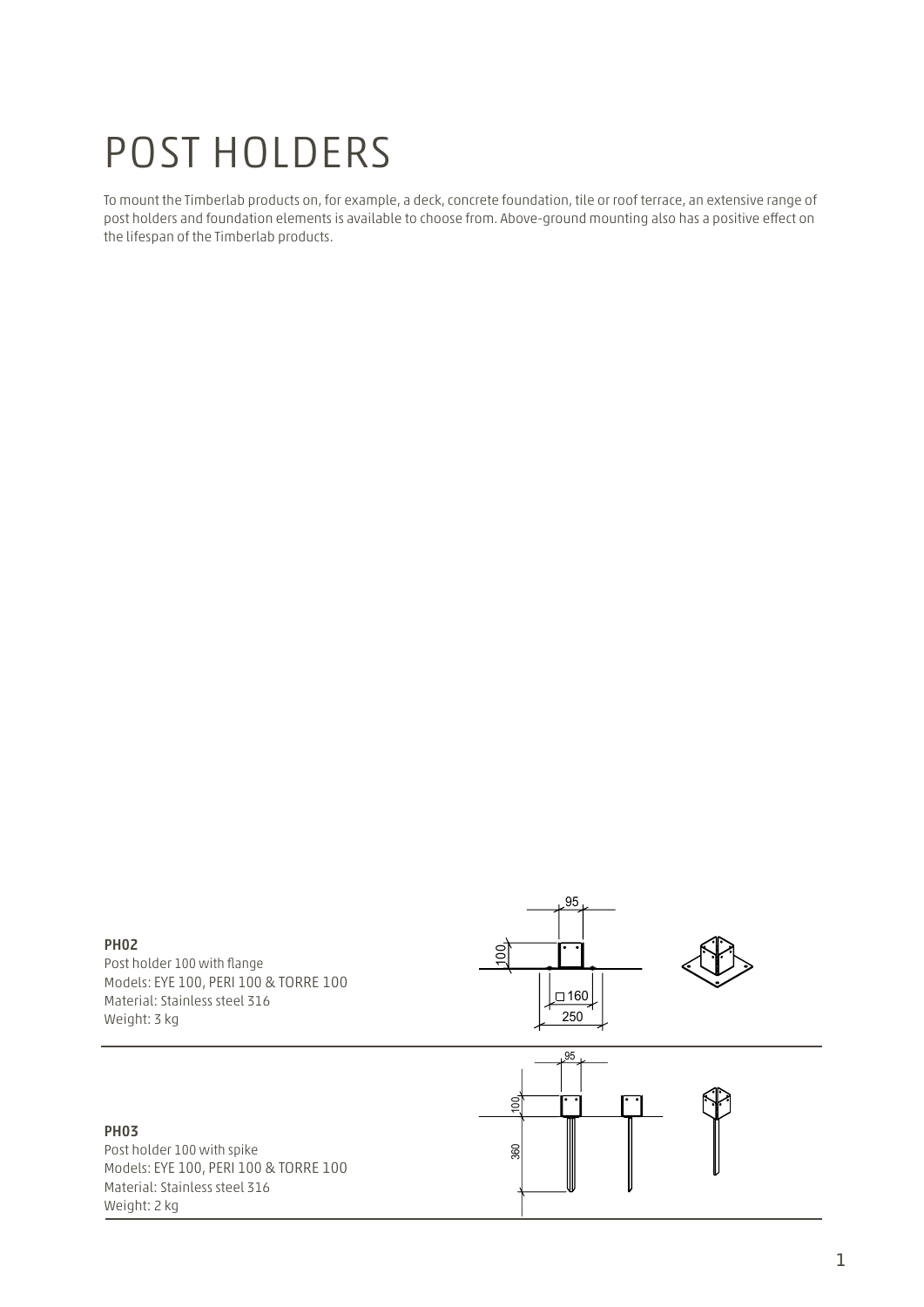

Post holder PH03



## PH06

Post holder (per 3) Models: BOSCO, BOSCO SOLAR, PIATTO, BASSO & SOTTO Material: Stainless steel 316 Weight: 2 kg